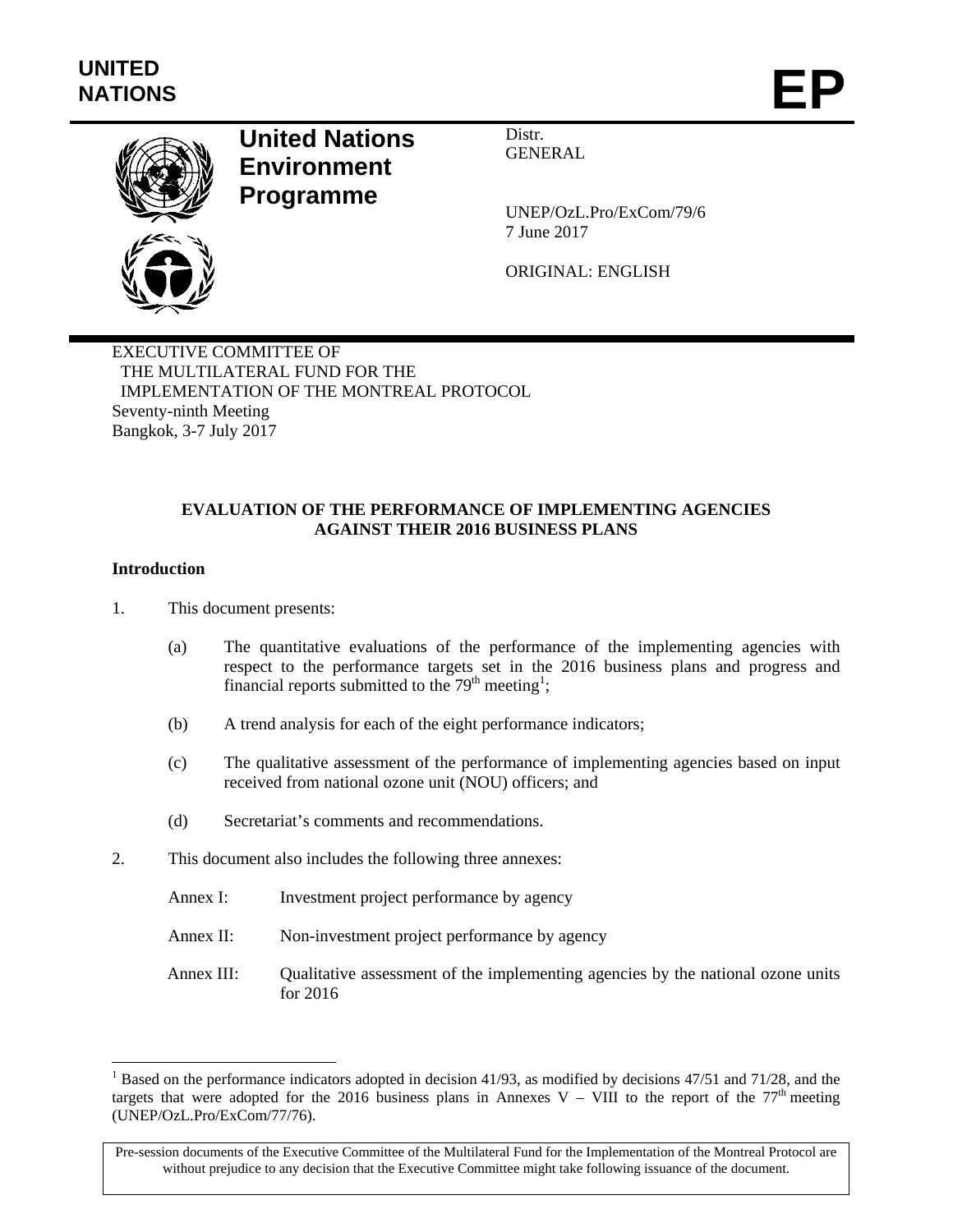# **Analysis of quantitative performance indicators**

3.Table 1 presents the approved targets, measures of progress towards achieving each target, and the number of targets achieved.

| Item                                                  |                                | <b>UNDP</b>                |                                     |                | performance maneator any gets and achievement | <b>United Nations Environment Programme</b> |                                         |                |                                                 | <b>UNIDO</b>               |                                  |                |                 | <b>World Bank</b>     |                           |               |
|-------------------------------------------------------|--------------------------------|----------------------------|-------------------------------------|----------------|-----------------------------------------------|---------------------------------------------|-----------------------------------------|----------------|-------------------------------------------------|----------------------------|----------------------------------|----------------|-----------------|-----------------------|---------------------------|---------------|
|                                                       |                                |                            |                                     |                |                                               | (UN Environment)                            |                                         |                |                                                 |                            |                                  |                |                 |                       |                           |               |
|                                                       | <b>Target</b>                  | Agency<br>achieve-<br>ment | Secret-<br>ariat<br>assess-<br>ment | Met<br>target  | <b>Target</b>                                 | Agency<br>achieve-<br>ment                  | <b>Secretariat</b><br>assessment target | Met            | <b>Target</b>                                   | Agency<br>achieve-<br>ment | <b>Secretariat</b><br>assessment | Met<br>target  | <b>Target</b>   | Agency<br>achievement | Secretariat<br>assessment | Met<br>target |
| Tranches approved                                     | 29                             | 35                         | 27                                  | N <sub>0</sub> | 74                                            | 46                                          | 46                                      | No             | 39                                              | 39                         | 39                               | Yes            | 8               | $\mathbf{r}$          | $\mathbf{r}$              | No            |
| Projects/activities<br>approved                       | 18                             | 19                         | 19                                  | Yes            | 59                                            | 51                                          | 51                                      | No             | 17                                              | 13                         | 13                               | No             | 5               | 11                    | 11                        | Yes           |
| Funds disbursed<br>(million US \$)                    | 26.91                          | 25.1                       | 28.29                               | Yes            | 14.89                                         | 13.72                                       | 13.86                                   | N <sub>o</sub> | 22.35                                           | 22.65                      | 22.67                            | Yes            | 30.8            | 42                    | 42.2                      | Yes           |
| ODS phase-out                                         | 394.98                         | 360.7                      | 360.7                               | N <sub>o</sub> | 69.86                                         | $\Omega$                                    | 174.3                                   | Yes            | 667.5                                           | 572.6                      | 555.9                            | No             | 509.5           | 255                   | 255.5                     | No            |
| Project completion<br>for activities                  | 61                             | 24                         | 16                                  | N <sub>0</sub> | 119                                           | 116                                         | 60                                      | No             | 37                                              | 33                         | 33                               | N <sub>o</sub> | $\mathcal{I}$   | $\overline{2}$        | 2                         | No            |
| Speed of financial<br>completion                      | 70% of<br>those<br>due<br>(57) | 55                         | 55                                  | N <sub>o</sub> | 14 months                                     | 14 months                                   | 16<br>months                            | No             | 12 months<br>after<br>operational<br>completion | 12<br>months               | 12 months                        | Yes            | 90%             | 100%                  | 100%                      | Yes           |
| Timely submission<br>of project<br>completion reports | 70% of<br>those<br>due(9)      | 100%                       | 100%<br>(9)                         | Yes            | On time $(77)$                                | On time                                     | Not on<br>time $(4)$                    | No             | On time                                         | On time                    | On time                          | Yes            | On Time<br>(24) | Not on<br>time        | Not on<br>time $(2)$      | No            |
| Timely submission<br>of progress reports              | On time                        | On time                    | On time                             | Yes            | On time                                       | On time                                     | On time                                 | Yes            | On time                                         | On time                    | On time                          | Yes            | On Time         | On time               | On time                   | Yes           |
| Number of targets<br>achieved                         |                                |                            |                                     | 4/8            |                                               |                                             |                                         | 2/8            |                                                 |                            |                                  | 5/8            |                 |                       |                           | 4/8           |

### **Table 1: 2016 performance indicator targets and achievement**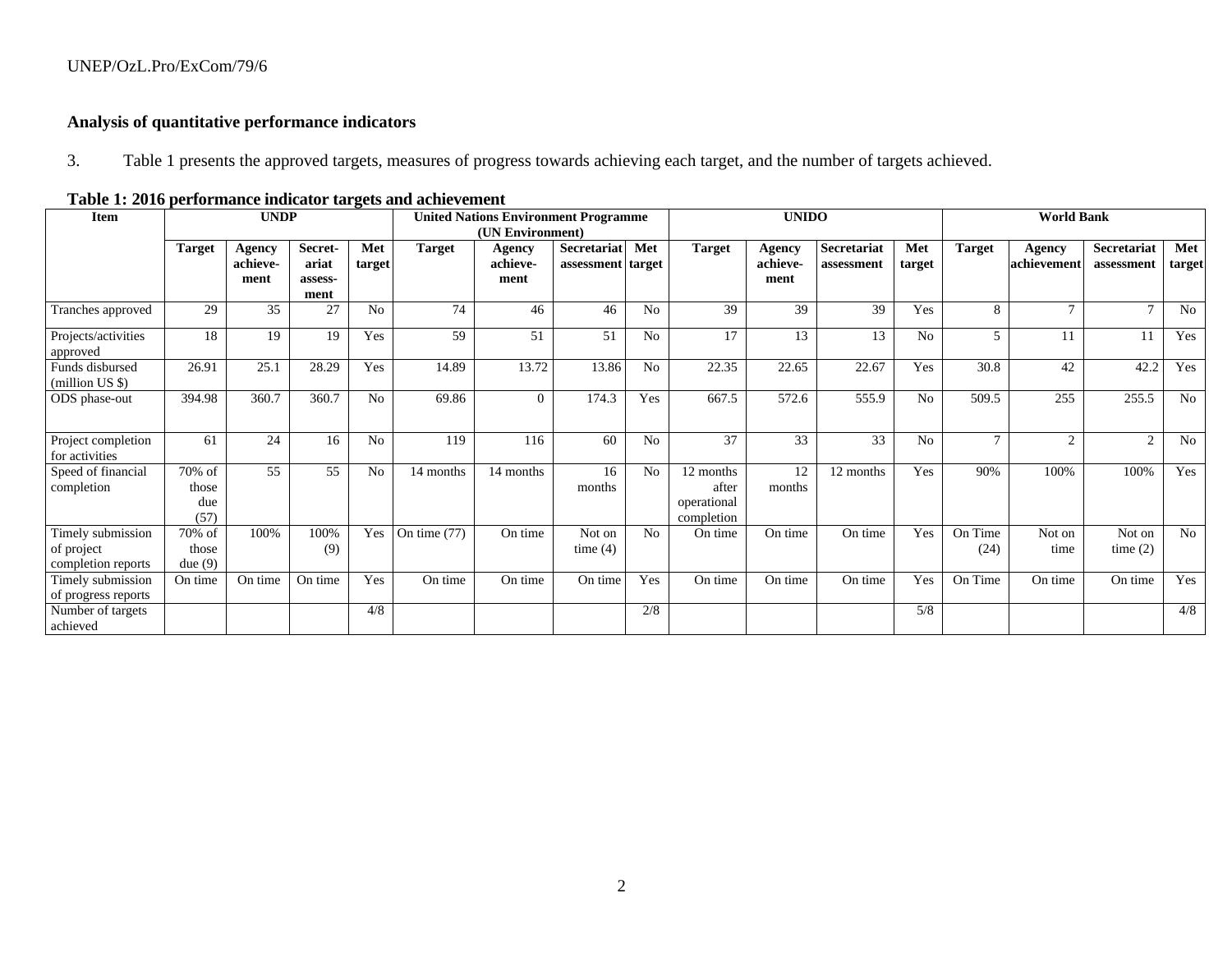### Weighted assessment of performance

4. Table 2 presents the outcome of the 2016 weighted assessment by performance indicator based on the Secretariat's methodology.

| <b>Item</b>                                           | Weighting | <b>UNDP</b>             |               | <b>UN Environment</b>   |               | <b>UNIDO</b>            |               | <b>World Bank</b>       |               |
|-------------------------------------------------------|-----------|-------------------------|---------------|-------------------------|---------------|-------------------------|---------------|-------------------------|---------------|
|                                                       |           | % of target<br>achieved | <b>Points</b> | % of target<br>achieved | <b>Points</b> | % of target<br>achieved | <b>Points</b> | % of target<br>achieved | <b>Points</b> |
| Tranches approved                                     | 10        | 93                      | 9             | 62                      | 6             | 100                     | 10            | 88                      | 9             |
| Projects/activities<br>approved                       | 10        | 106                     | 10            | 86                      | 9             | 76                      | 8             | 220                     | 10            |
| Funds disbursed                                       | 15        | 105                     | 15            | 93                      | 14            | 101                     | 15            | 137                     | 15            |
| ODS phase-out                                         | 25        | 91                      | 23            | 249                     | 25            | 83                      | 21            | 50                      | 13            |
| Project completion<br>for activities                  | 20        | 26                      | 5             | 50                      | 10            | 89                      | 18            | 29                      | 6             |
| Speed of financial<br>completion                      | 10        | 96                      | 10            | 86                      | 9             | 100                     | 10            | 100                     | 10            |
| Timely submission<br>of project<br>completion reports | 5         | 100                     | 5             | 5                       | $\mathbf{0}$  | 100                     | 5             | 8                       | $\theta$      |
| Timely submission<br>of progress reports              | 5         | 100                     | 5             | 100                     | 5             | 100                     | 5             | 100                     | 5             |
| 2016 Assessment                                       | 100       |                         | 82            |                         | 78            |                         | 92            |                         | 68            |

**Table 2: Weighted assessment of implementing agencies performance in 2016** 

# **Analysis of other quantitative performance indicators**

l

5. In line with decision  $41/93<sup>2</sup>$  Annexes I and II present the historical analyses for investment<sup>3</sup> and non-investment<sup>4</sup> projects, respectively.

6. These annexes show that agencies have had various levels of success in different years. For investment projects, the target for ODS phased out was achieved by UNIDO and the World Bank in 2016 while UNDP did not achieve this target for that year. The target for the amount of funds disbursed was only achieved by UNIDO while UNDP met 97 per cent and the World Bank met 78 per cent. UNDP and UNIDO reached their targets for project completion reports, and the World Bank met 8 per cent of its target. The speed of delivery and first disbursement for 2016 are similar to previous years reflecting the historical performance for all implementing agencies. The achievement of the target of "value of projects approved" increased for UNDP and decreased for UNIDO and the World Bank. The target for "ODS to be phased out" has not been achieved for all implementing agencies in 2016. The indicators "cost-effectiveness" and "cost of project preparation" are inconclusive with respect to any trend due to the differences in ODP of CFCs and HCFCs and the approval of MYAs instead of individual projects.

7. For non-investment projects, the target for the amount of funds disbursed was not achieved by all implementing agencies. The speed of delivery and first disbursement for 2016 are similar to previous years for all implementing agencies.

 $2$  The Secretariat was requested to continue monitoring the investment and non-investment performance indicators on the basis of trend analysis in future evaluations of the performance of implementing agencies.

<sup>&</sup>lt;sup>3</sup> Investment projects include multi-year agreements  $(M\hat{Y}As)$  that are so-designated by project code.

<sup>&</sup>lt;sup>4</sup> Only the "funds disbursed", "speed of first disbursement" and "speed of project completion" indicators are applicable to non-investment projects.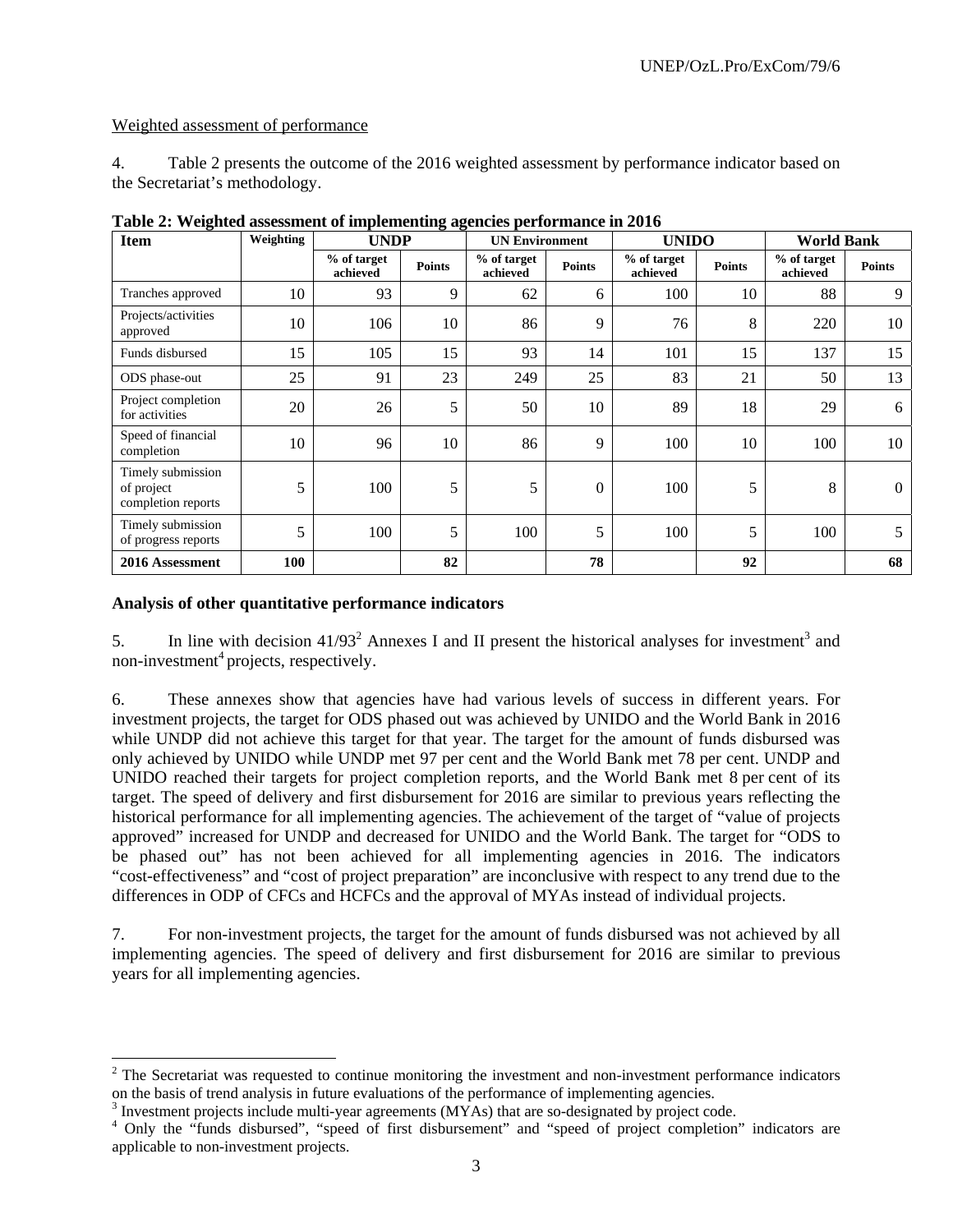# **Analysis of qualitative performance indicators**

8. A total of  $76<sup>5</sup>$  questionnaires received from the NOUs of 43 Article 5 countries to assess the qualitative performance of the bilateral and implementing agencies were processed. Annex III to the present document presents the detailed results for each question, by agency.

9. Table 3 presents a summary of the overall ratings provided by the NOUs for the three main categories. It should be noted that several countries did not provide overall ratings for one or more of the categories, although they did send responses to individual questions that have been included in Annex III. Most of the overall ratings were satisfactory or above.

**Table 3: Overall ratings for qualitative performance of bilateral and implementing agencies by category** 

| Category                             | <b>Highly</b><br>satisfactory | <b>Satisfactory</b> | <b>Less</b><br>satisfactory | <b>Unsatisfactory</b> |
|--------------------------------------|-------------------------------|---------------------|-----------------------------|-----------------------|
| Impact                               |                               | 19                  |                             |                       |
| <b>Organization and cooperation</b>  |                               | 14                  |                             |                       |
| <b>Technical assistance/training</b> |                               | 22                  |                             |                       |

10. In addition to the three main categories, the NOUs provide ratings divided into several sub-categories, and questions by sub-category (Annex III). There were 75 less than satisfactory ratings from the sub-categories. The Secretariat sent the assessments received from NOUs to the respective implementing agencies for their comments, with an emphasis on the less than satisfactory ratings. Implementing agencies provided comments and, where applicable, reported on the results of their dialogues with the respective NOUs regarding the low ratings. However, dialogues between NOUs and implementing agencies have not been completed for a number of countries that identified issues in their qualitative assessments (i.e., ratings of "less satisfactory" or "unsatisfactory").

# **SECRETARIAT'S COMMENTS AND RECOMMENDATIONS**

# **COMMENTS**

11. The implementing agencies have been informed of the results of the quantitative assessment of their performance for 2016 as indicated in Table 2 above, and subsequently agreed with the Secretariat.

12. The quantitative performance indicators show that all agencies achieved 68 per cent of their targets or more.

13. Implementing agencies have been able to resolve issues in all cases where they have had dialogues with countries that provided less than satisfactory ratings on any qualitative performance indicator. However, at the time of finalizing the present document, UNIDO was unable to initiate dialogues with the following countries: Brazil, Georgia, Iraq, Kenya, and Senegal. The Executive Committee may wish to request UNIDO to have open and constructive discussions with the relevant NOUs to resolve any issues raised in the evaluation of its performance and to report to the  $80<sup>th</sup>$  meeting on the outcome of these discussions.

 $\frac{5}{5}$  Germany (8), UNDP (11), UN Environment (34), UNIDO (21) and the World Bank (2).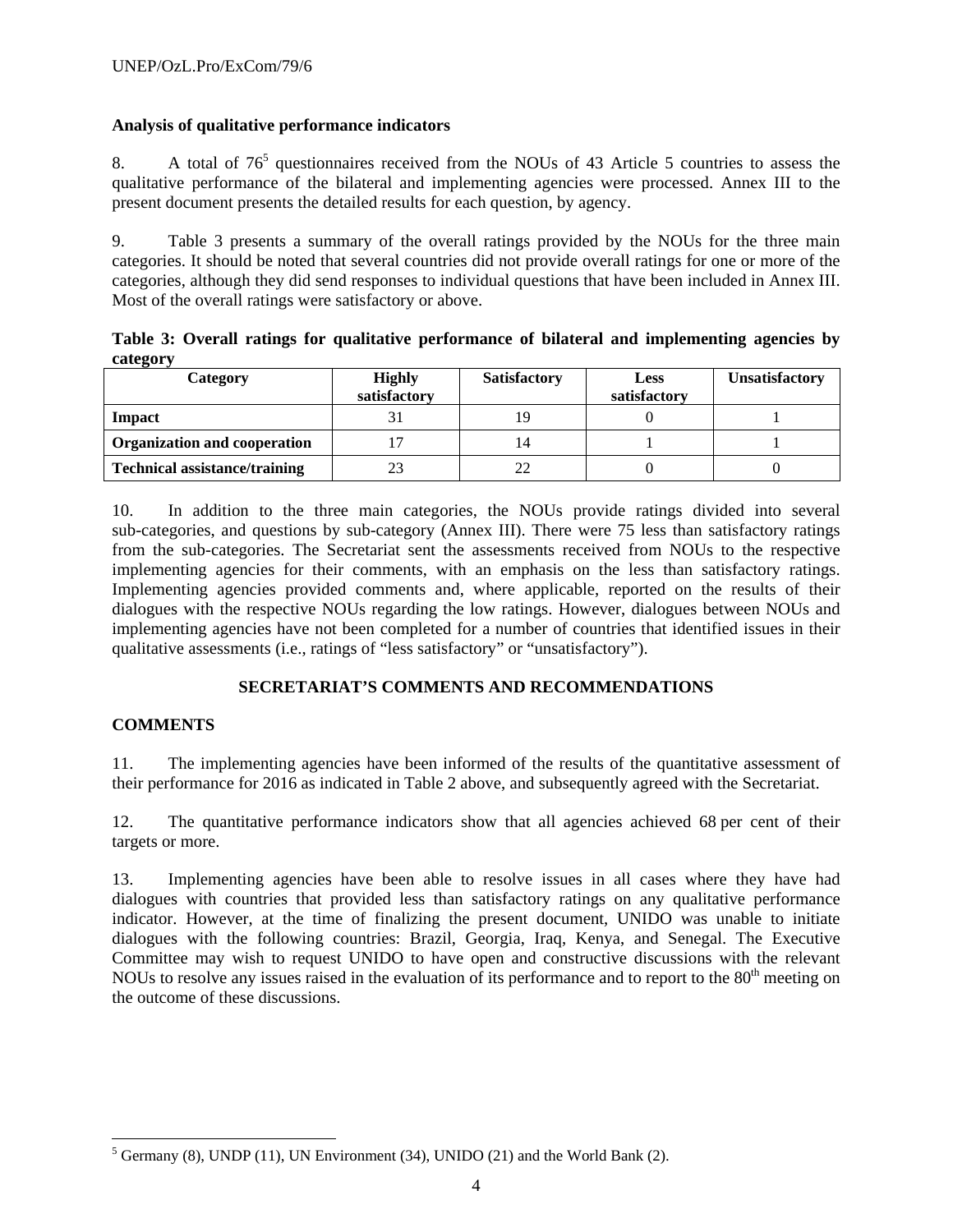#### **RECOMMENDATIONS**

- 14. The Executive Committee may wish:
	- (a) To note:
		- (i) The evaluation of the performance of implementing agencies against their 2016 business plans as contained in document UNEP/OzL.Pro/ExCom/79/6;
		- (ii) That all implementing agencies had a quantitative assessment of their performance for 2016 at least at 68 per cent on a scale of 100;
		- (iii) That the trend analysis indicated that performance of implementing agencies had not improved in some indicators in 2016 in relation to 2015;
	- (b) To request UNIDO to have open and constructive discussions with the national ozone units (NOUs) of Brazil, Georgia, Iraq, Kenya, and Senegal about the areas in which its services were perceived to be less than satisfactory and to report back to the  $80<sup>th</sup>$  meeting on the results of its consultations; and
	- (c) To encourage NOUs to submit on a yearly basis and in a timely manner, their assessments of the qualitative performance of the implementing agencies assisting their Government, noting that only 43 out of 144 countries submitted questionnaires for 2016.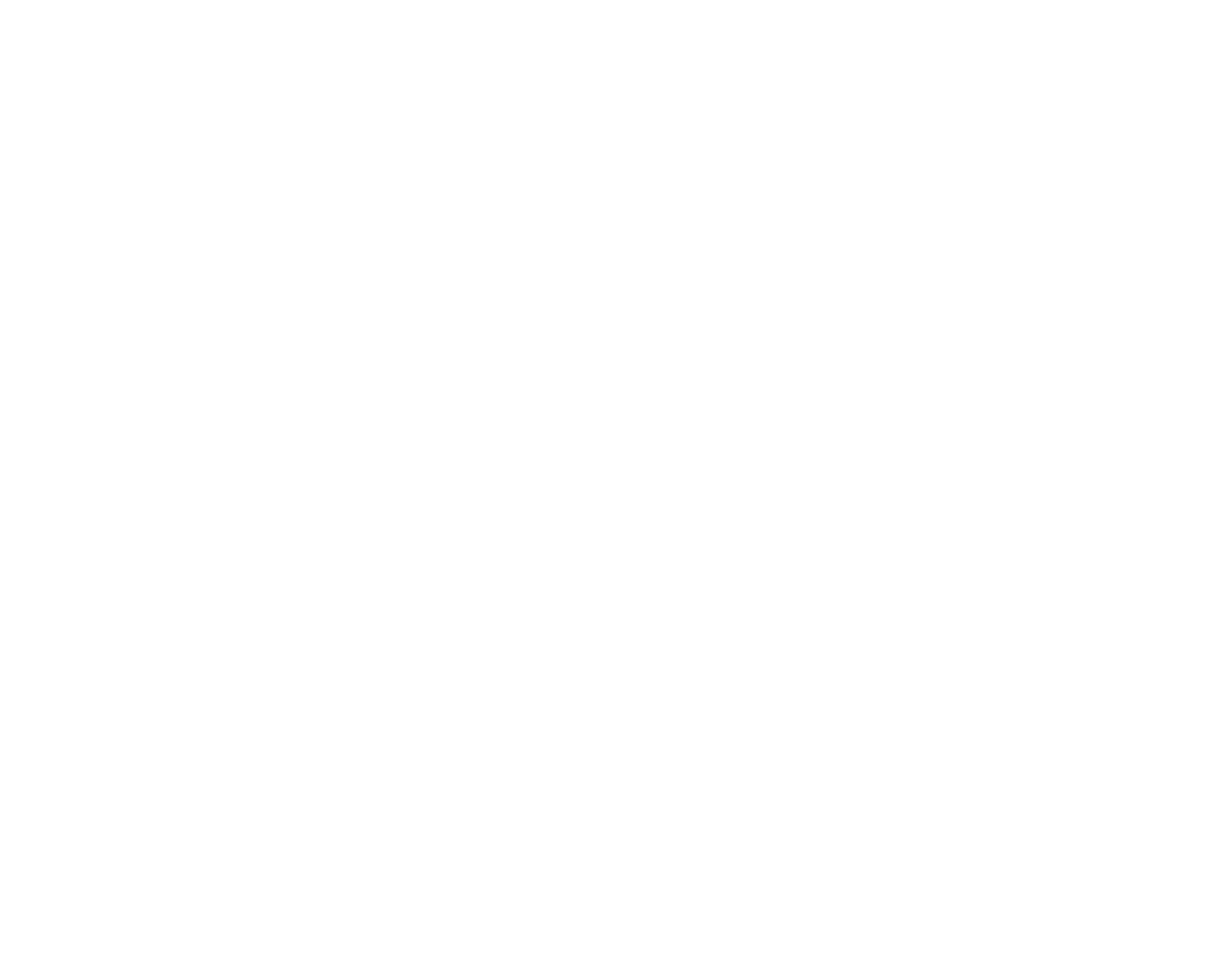#### **Annex I**

#### **INVESTMENT PROJECT PERFORMANCE BY AGENCY (1996-2016)**

| <b>UNDP</b>                                     | 1996 | 1997 | 1998 | 1999  | 2000  | 2001   | 2002  | 2003  | 2004   | 2005  | 2006  | 2007  | 2008  | 2009  | 2010  | 2011   | 2012   | 2013   | 2014  | 2015   | 2016   |
|-------------------------------------------------|------|------|------|-------|-------|--------|-------|-------|--------|-------|-------|-------|-------|-------|-------|--------|--------|--------|-------|--------|--------|
| ODS phased out                                  | 24%  | 93%  | 100% | 76%   | 41%   | 99%    | 92%   | 100%  | 79%    | 91%   | 85%   | 100%  | 86%   | 100%  | N/A   | 0%     | 94%    | 100%   | 100%  | 100%   | 0%     |
| Funds disbursed                                 | 59%  | 100% | 95%  | 90%   | 100%  | 95%    | 77%   | 64%   | 100%   | 96%   | 66%   | 76%   | 98%   | 100%  | 100%  | 100%   | 100%   | 100%   | 100%  | 100%   | 97%    |
| Project completion reports                      |      |      |      | 38%   | 93%   | 86%    | 87%   | 100%  | 97%    | 79%   | 30%   | 82%   | 74%   | 100%  | 54%   | 100%   | 100%   | 100%   | 100%  | 100%   | 100%   |
| Distribution among countries                    |      |      |      | 65%   | 61%   | 63%    | 58%   | 38%   | 72%    | 44%   | 75%   | 64%   | 66%   | 83%   | 51%   | 79%    | 94%    | 81%    | 68%   | 85%    | 90%    |
| Value of projects approved                      | 100% | 100% |      | 100%  | 80%   | 100%   | 99%   | 65%   | 73%    | 82%   | 83%   | 77%   | 100%  | 100%  | 38%   | 87%    | 100%   | 87%    | 89%   | 91%    | 100%   |
| ODS to be phased out                            | 74%  | 100% |      | 100%  | 92%   | 96%    | 77%   | 44%   | 89%    | 70%   | 100%  | 100%  | 100%  | 100%  | 100%  | 92%    | 61%    | 100%   | 29%   | 83%    | 84%    |
|                                                 |      |      |      |       |       |        |       |       |        |       |       |       |       |       |       |        |        |        |       |        |        |
| Cost of project preparation<br>(% of approvals) |      | 4.4% | 3%   | 2.7%  | 2.7%  | 1.1%   | 2.5%  | 1.6%  | 3.6%   | 1.4%  | 0.5%  | 3.6%  | 1.5%  | 14.7% | 14.4% | 3.0%   | 2.8%   | 1.8%   | 0.2%  | 4.3%   | 2.3%   |
| Cost-effectiveness (\$/kg)                      |      | 6.1  | 6.3  | 9.14  | 6.74  | 8.3    | 10.35 | 7.1   | 6.27   | 8.24  | 4.99  | 5.76  | 5.61  | 6.09  | 59.84 | 146.85 | 92.53  | 56.92  | 249.6 | 70.89  | 108.35 |
| Speed of first disbursement<br>(months)         |      | 13   | 13   | 12    | 13    | 12.84  | 12.8  | 12.8  | 12.91  | 12.9  | 13.0  | 13.1  | 13.2  | 13.4  | 13.6  | 13.7   | 13.7   | 13.7   | 13.7  | 13.7   | 13.6   |
| Speed of completion (months)                    | 24   | 29   | 29.5 | 32    | 33    | 33.6   | 32.7  | 32.4  | 32.41  | 32.9  | 33.6  | 33.9  | 33.8  | 33.9  | 34.2  | 34.6   | 34.9   | 34.9   | 35.2  | 35.1   | 34.4   |
| Net emissions due to delays<br>(ODP tonnes)     |      |      |      | 8.995 | 1,350 | 11,727 | 9,023 | 6,466 | 3,607  | 4,538 | 6,619 | 2,674 | 1,312 | 92    | 113   | 101    | 520    | 538    | 248   | 238    | $-881$ |
|                                                 |      |      |      |       |       |        |       |       |        |       |       |       |       |       |       |        |        |        |       |        |        |
| <b>UNIDO</b>                                    | 1996 | 1997 | 1998 | 1999  | 2000  | 2001   | 2002  | 2003  | 2004   | 2005  | 2006  | 2007  | 2008  | 2009  | 2010  | 2011   | 2012   | 2013   | 2014  | 2015   | 2016   |
| ODS phased out                                  | 73%  | 80%  | 100% | 57%   | 70%   | 100%   | 100%  | 88%   | 100%   | 99%   | 100%  | 100%  | 84%   | 86%   | 100%  |        |        |        |       |        |        |
|                                                 |      |      |      |       |       |        |       |       |        |       |       |       |       |       |       | 100%   | 0%     | 27%    | 42%   | 100%   | 100%   |
| Funds disbursed                                 | 81%  | 88%  | 100% | 100%  | 100%  | 100%   | 100%  | 100%  | 100%   | 100%  | 100%  | 100%  | 91%   | 100%  | 94%   | 100%   | 100%   | 100%   | 97%   | 100%   | 100%   |
| Project completion reports                      |      |      |      | 83%   | 66%   | 100%   | 100%  | 100%  | 100%   | 100%  | 100%  | 100%  | 100%  | 84%   | 100%  | 100%   | 100%   | 100%   | 100%  | 100%   | 100%   |
| Distribution among countries                    |      |      |      | 83%   | 74%   | 89%    | 73%   | 78%   | 67%    | 79%   | 69%   | 75%   | 82%   | 61%   | 81%   | 83%    | 100%   | 72%    | 67%   | 100%   | 76%    |
| Value of projects approved                      | 99%  | 99%  |      | 100%  | 93%   | 99%    | 97%   | 68%   | 82%    | 100%  | 100%  | 92%   | 100%  | 59%   | 78%   | 100%   | 79%    | 88%    | 64%   | 93%    | 71%    |
| ODS to be phased out                            | 42%  | 85%  |      | 100%  | 72%   | 100%   | 100%  | 37%   | 89%    | 100%  | 47%   | 91%   | 100%  | 100%  | 100%  | 36%    | 81%    | 21%    | 36%   | 100%   | 82%    |
|                                                 |      |      |      |       |       |        |       |       |        |       |       |       |       |       |       |        |        |        |       |        |        |
| Cost of project preparation (% of<br>approvals) |      | 2.2% | 4.2% | 2.7%  | 3.8%  | 2.7%   | 3.3%  | 3.6%  | 2%     | 0.9%  | 1.8%  | 2.1%  | 1.3%  | 11.9% | 5.7%  | 2.7%   | 3.9%   | 1.1%   | 1.3%  | 1.8%   | 3.6%   |
| Cost-effectiveness $(\frac{5}{kg})$             |      | 6.11 | 6.27 | 7.78  | 6.71  | 5.67   | 7.28  | 9.79  | 3.58   | 3.10  | 7.13  | 6.51  | 9.34  | 3.26  | 22.58 | 187.59 | 35.34  | 186.02 | 79.01 | 56.02  | 65.50  |
| Speed of first disbursement<br>(months)         |      | 10   | 9    | 8     | 9     | 9.29   | 9.16  | 9.2   | 9.06   | 8.97  | 9.0   | 8.9   | 8.7   | 8.7   | 8.7   | 8.4    | 8.6    | 8.5    | 8.6   | 9.0    | 8.9    |
| Speed of completion (months)                    | 20   | 24   | 28   | 26    | 29    | 29.85  | 30.89 | 31.7  | 32.35  | 32.98 | 33.2  | 33.5  | 33.4  | 33.7  | 34.1  | 35.0   | 35.9   | 36.8   | 38.3  | 39.5   | 40.2   |
| Net emissions due to delays<br>(ODP tonnes)     |      |      |      | 4.667 | 5,899 | 5,727  | 5,960 | 3,503 | 13,035 | 1,481 | 3,864 | 4,470 | 3,431 | 6,970 | 8,918 | 14,583 | 17,144 | 8,805  | 9.939 | 13,389 | 6.906  |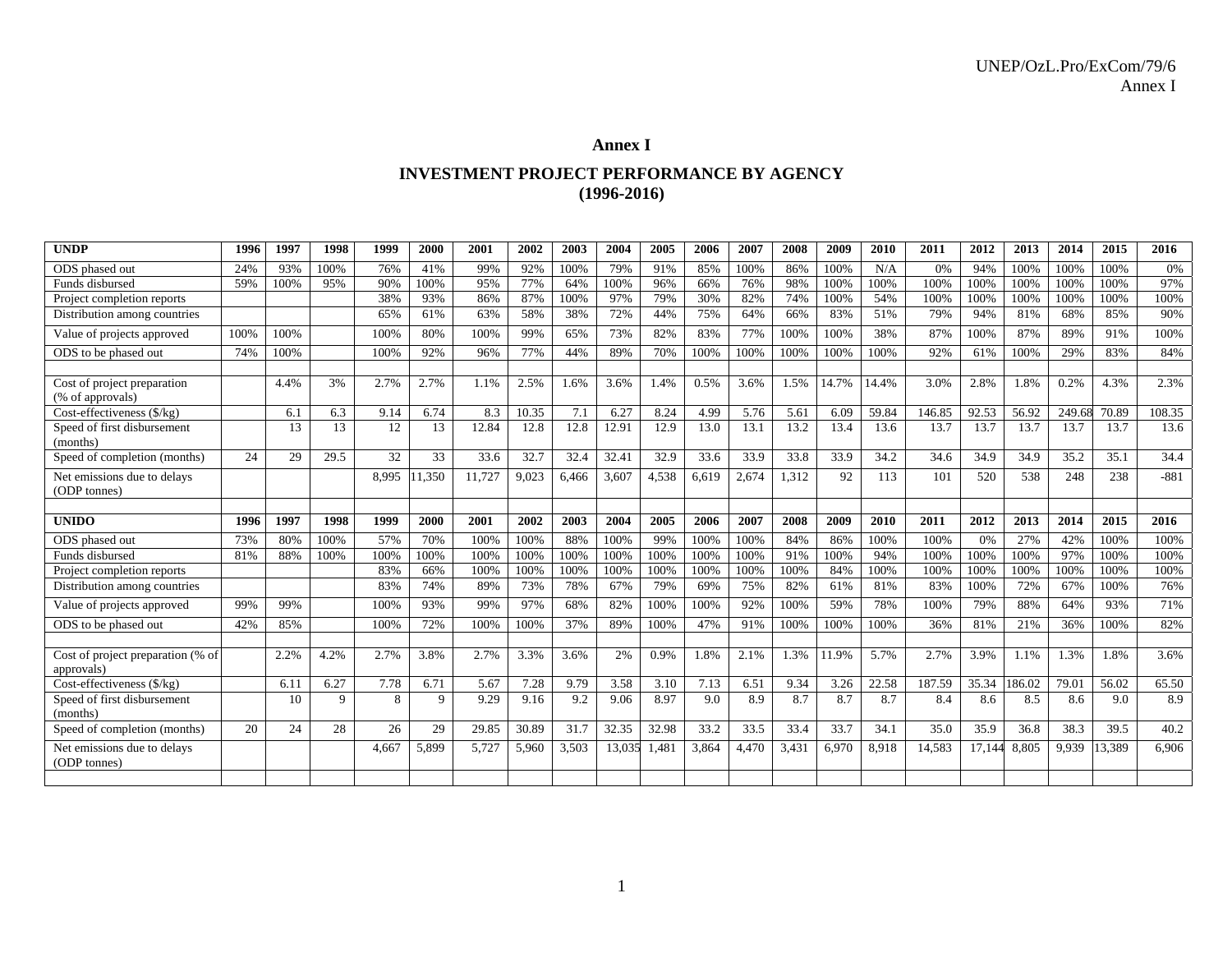#### UNEP/OzL.Pro/ExCom/79/6 Annex I

| <b>World Bank</b>                               | 1996 | 1997 | 1998 | 1999  | 2000   | 2001   | 2002   | 2003   | 2004  | 2005  | 2006  | 2007  | 2008  | 2009 | <b>2010</b> | 2011   | 2012  | 2013   | 2014   | 2015  | 2016  |
|-------------------------------------------------|------|------|------|-------|--------|--------|--------|--------|-------|-------|-------|-------|-------|------|-------------|--------|-------|--------|--------|-------|-------|
| ODS phased out                                  | 32%  | 94%  | 100% | 100%  | 100%   | 100%   | 100%   | 84%    | 100%  | 69%   | 31%   | 84%   | 47%   | 100% | 100%        | 100%   | 20%   | 98%    | 100%   | 100%  | 100%  |
| Funds disbursed                                 | 64%  | 77%  | 88%  | 97%   | 100%   | 74%    | 100%   | 100%   | 73%   | 100%  | 100%  | 100%  | 100%  | 73%  | 64%         | 43%    | 15%   | 100%   | 100%   | 100%  | 78%   |
| Project completion reports                      |      |      |      | 61%   | 98%    | 74%    | 100%   | 84%    | 84%   | 100%  | 84%   | 74%   | 69%   | 25%  | 20%         | 85%    | 10%   | 100%   | 24%    | 24%   | 8%    |
| Distribution among countries                    |      |      |      | 75%   | 79%    | 67%    | 79%    | 65%    | 71%   | 93%   | 79%   | 92%   | 77%   | 67%  | 50%         | 57%    | 100%  | 67%    | 50%    | 33%   | 100%  |
| Value of projects approved                      | 94%  | 87%  |      | 00%   | 75%    | 92%    | 100%   | 82%    | 94%   | 83%   | 87%   | 83%   | 93%   | 98%  | 3%          | 93%    | 29%   | 93%    | 72%    | 100%  | 39%   |
| ODS to be phased out                            | 34%  | 100% |      | 100%  | 83%    | 72%    | 91%    | 65%    | 59%   | 100%  | 66%   | 93%   | 35%   | 100% | 89%         | 11%    | 7%    | 25%    | 11%    | 100%  | 50%   |
|                                                 |      |      |      |       |        |        |        |        |       |       |       |       |       |      |             |        |       |        |        |       |       |
| Cost of project preparation (% of<br>approvals) |      | 2.9% | 2.7% | 2.9%  | 5.5%   | 1.3%   | 0.4%   | 0.6%   | 0.2%  | 0.4%  | 0.4%  | 0.02% | 0.6%  | 2.2% | 74.8%       | 1.5%   | 5.6%  | 0.2%   | 0.6%   | 0.4%  | 4.0%  |
| Cost-effectiveness $(\frac{6}{kg})$             |      | 3.6  | 1.9  | 2.83  | 2.96   | 3.85   | 4.57   | 6.12   | 3.74  | 1.04  | 3.33  | 3.29  | 9.36  | 1.43 | 1.12        | 545.23 | 69.01 | 118.26 | 214.04 | 19.84 | 48.54 |
| Speed of first disbursement<br>(months)         |      | 26   | 26   | 25    | 25     | 25.33  | 26.28  | 26     | 26.02 | 25.7  | 25.3  | 25.0  | 24.8  | 24.8 | 24.6        | 24.6   | 24.7  | 24.6   | 24.6   | 24.6  | 24.6  |
| Speed of completion (months)                    | 37   | 34   | 40   | 37    | 39     | 40.09  | 41.35  | 41     | 40.88 | 40.7  | 40.3  | 40.2  | 39.8  | 39.8 | 40.2        | 40.2   | 40.2  | 40.3   | 40.8   | 40.8  | 40.8  |
| Net emissions due to delays<br>(ODP tonnes)     |      |      |      | 7,352 | 16,608 | 21,539 | 22,324 | 18,021 | 8,338 | 4,843 | 5,674 | 2,316 | 1,303 | 182  | 1,680       | 801    | 901   | 901    | 1.002  | 275   | 455   |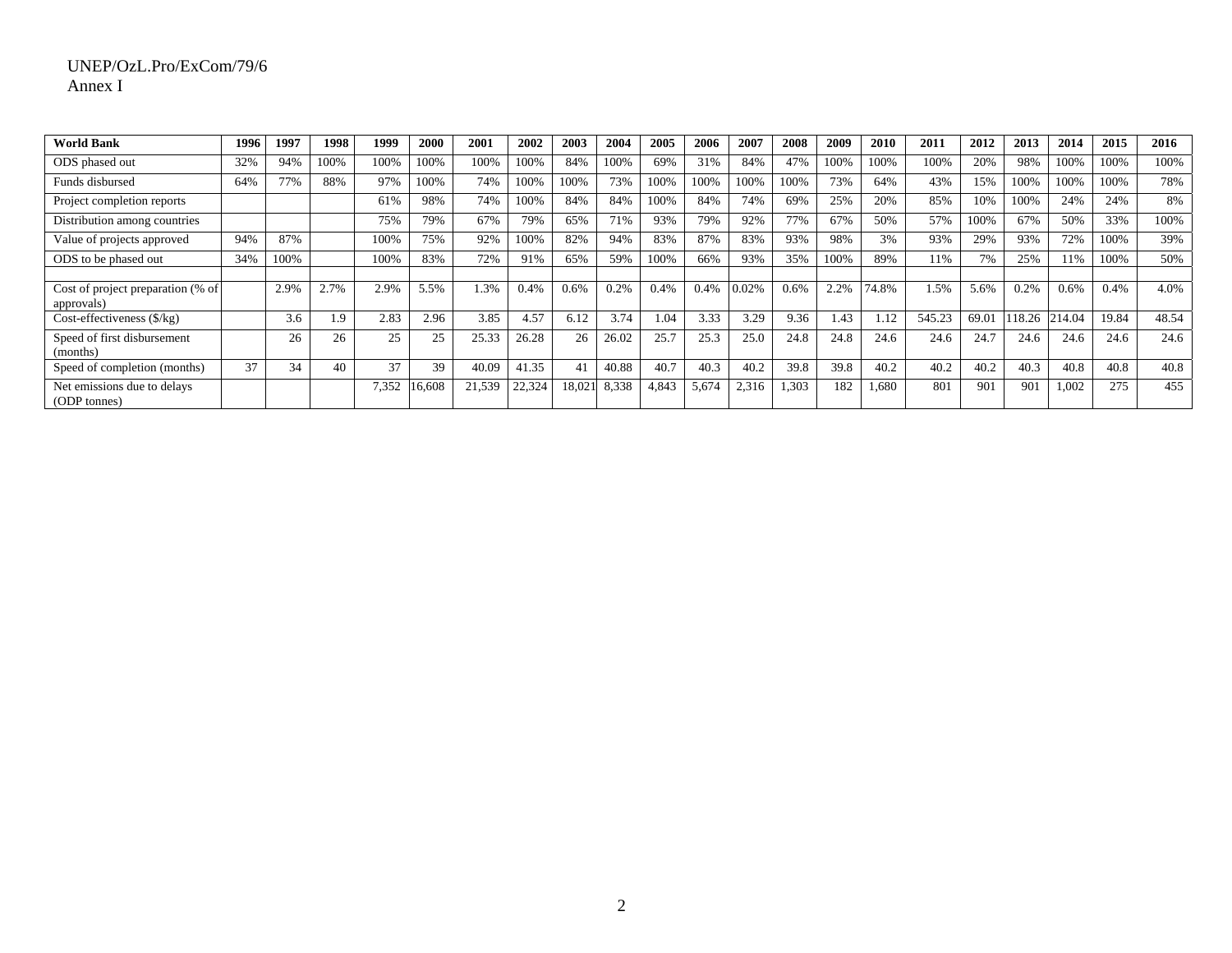#### **Annex II**

#### **NON-INVESTMENT PROJECT PERFORMANCE BY AGENCY (1997-2016)**

| <b>UNDP</b>                                | 1997           | 1998 | 1999 | 2000  | 2001  | 2002  | 2003 | 2004  | 2005 | 2006 | 2007 | 2008 | 2009 | 2010 | 2011 | 2012 | 2013 | 2014 | 2015 | 2016 |
|--------------------------------------------|----------------|------|------|-------|-------|-------|------|-------|------|------|------|------|------|------|------|------|------|------|------|------|
| <b>Funds Disbursed</b>                     | 100%           | 98%  | 100% | 100%  | 93%   | 61%   | 100% | 100%  | 100% | 92%  | 100% | 100% | 100% | 100% | 100% | 84%  | 88%  | 100% | 47%  | 82%  |
| Speed until first<br>disbursement (months) | 12             | 6    |      | 11.29 | 12    | 11.4  | 11   | 11.44 | 11.5 | 11.8 | 11.7 | 11.7 | 11.8 | 12.2 | 11.8 | 11.9 | 11.9 | 11.8 | 12.0 | 11.9 |
| Speed until project<br>completion (months) | 31             | 24   | 33   | 34.16 | 36    | 34.7  | 35   | 35.36 | 35.4 | 36.6 | 37.3 | 37.1 | 37.3 | 37.7 | 37.1 | 37.4 | 37.2 | 36.7 | 36.3 | 36.0 |
|                                            |                |      |      |       |       |       |      |       |      |      |      |      |      |      |      |      |      |      |      |      |
| <b>UN Environment</b>                      | 1997           | 1998 | 1999 | 2000  | 2001  | 2002  | 2003 | 2004  | 2005 | 2006 | 2007 | 2008 | 2009 | 2010 | 2011 | 2012 | 2013 | 2014 | 2015 | 2016 |
| <b>Funds Disbursed</b>                     | 49%            | 100% | 100% | 100%  | 93%   | 93%   | 99%  | 54%   | 54%  | 51%  | 49%  | 64%  | 69%  | 60%  | 63%  | 55%  | 47%  | 61%  | 44%  | 91%  |
| Speed until first<br>disbursement (months) | 5              | 3    | 5    | 6.33  | 6.87  | 7.3   | 7.6  | 8.49  | 8.4  | 8.4  | 8.7  | 9.0  | 9.0  | 9.5  | 9.6  | 9.8  | 9.8  | 9.9  | 10.1 | 10.5 |
| Speed until project<br>completion (months) | 20             | 15   | 25   | 27.9  | 29.66 | 30.4  | 31   | 31.8  | 32.4 | 32.9 | 33.2 | 33.6 | 32.9 | 33.9 | 34.3 | 34.4 | 34.7 | 35.3 | 35.3 | 36.1 |
|                                            |                |      |      |       |       |       |      |       |      |      |      |      |      |      |      |      |      |      |      |      |
| <b>UNIDO</b>                               | 1997           | 1998 | 1999 | 2000  | 2001  | 2002  | 2003 | 2004  | 2005 | 2006 | 2007 | 2008 | 2009 | 2010 | 2011 | 2012 | 2013 | 2014 | 2015 | 2016 |
| <b>Funds Disbursed</b>                     | 80%            | 100% | 49%  | 100%  | 48%   | 89%   | 100% | 100%  | 90%  | 80%  | 89%  | 69%  | 100% | 84%  | 95%  | 100% | 62%  | 82%  | 82%  | 75%  |
| Speed until first<br>disbursement (months) | $\overline{7}$ | 6.5  | 6    | 8     | 9.15  | 9.85  | 9.4  | 9.34  | 8.9  | 9.8  | 10.2 | 10.6 | 10.4 | 10.4 | 10.3 | 10.3 | 10.2 | 10.1 | 10.0 | 10.1 |
| Speed until project<br>completion (months) | 24             | 11   | 29   | 31    | 33.66 | 33.84 | 33.7 | 33.89 | 31.9 | 33.1 | 33.0 | 32.9 | 32.0 | 31.9 | 31.4 | 32.8 | 32.8 | 33.7 | 32.7 | 33.4 |
|                                            |                |      |      |       |       |       |      |       |      |      |      |      |      |      |      |      |      |      |      |      |
| <b>World Bank</b>                          | 1997           | 1998 | 1999 | 2000  | 2001  | 2002  | 2003 | 2004  | 2005 | 2006 | 2007 | 2008 | 2009 | 2010 | 2011 | 2012 | 2013 | 2014 | 2015 | 2016 |
| <b>Funds Disbursed</b>                     | 100%           | 49%  | 35%  | 27%   | 12%   | 38%   | 100% | 79%   | 100% | 57%  | 59%  | 59%  | 19%  | 47%  | 75%  | 59%  | 49%  | 42%  | 100% | 88%  |
| Speed until first<br>disbursement (months) | 16             | 17   | 5    | 12    | 11.95 | 12.05 | 13.7 | 14.58 | 13.6 | 14.6 | 14.3 | 14.4 | 14.4 | 14.9 | 14.6 | 15.1 | 14.7 | 14.0 | 14.1 | 14.8 |
| Speed until project<br>completion (months) | 28             | 32   | 26   | 30    | 29.24 | 28.85 | 30   | 30.39 | 31   | 31.5 | 31.1 | 30.7 | 30.7 | 30.3 | 30.1 | 30.3 | 30.2 | 30.0 | 29.8 | 29.8 |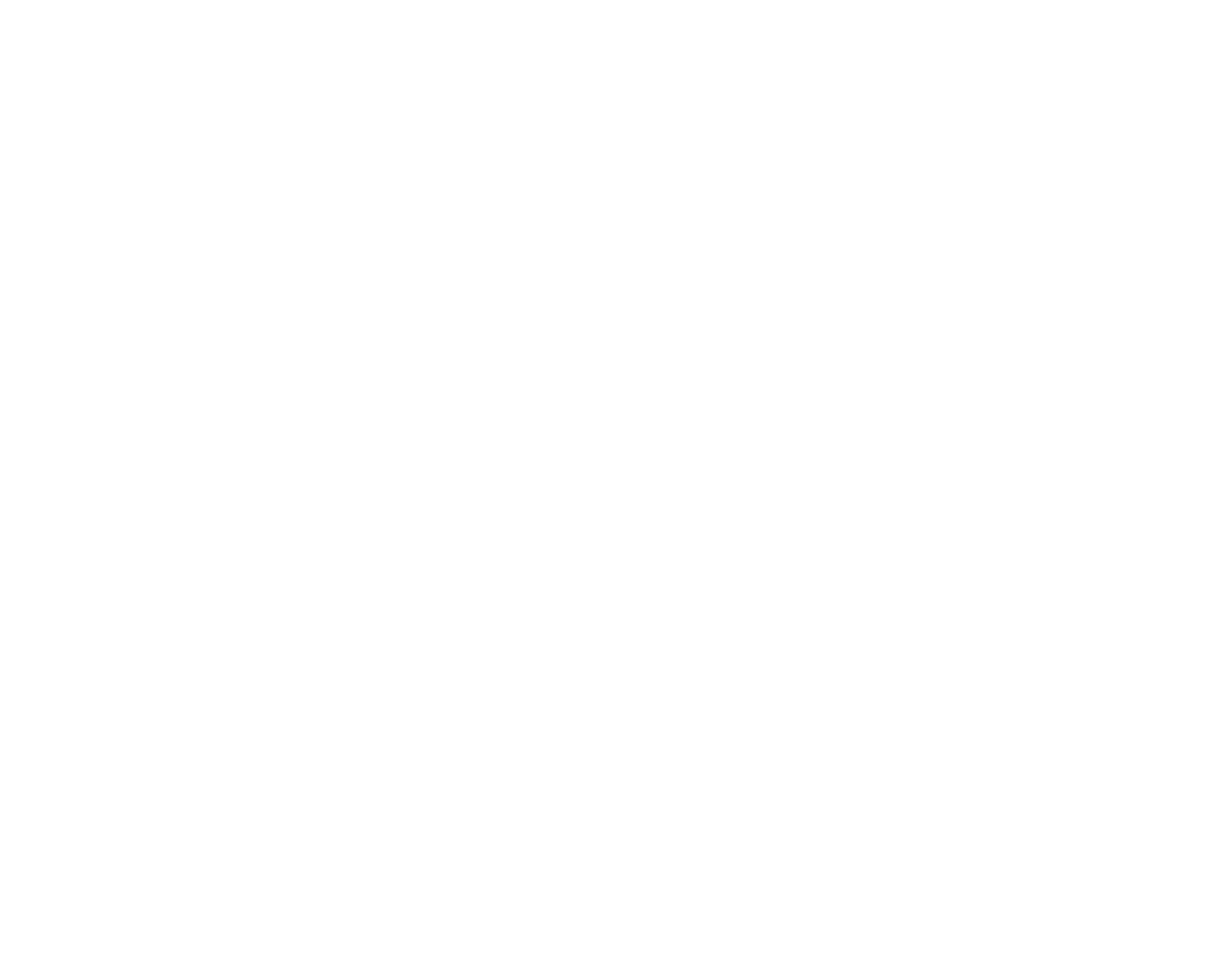#### **Annex III**

# **QUALITATIVE ASSESSMENT OF THE IMPLEMENTING AGENCIES BY THE NATIONAL OZONE UNITS FOR 2016**

| Category           | Sub-                                     | <b>Questions</b>                                                                      | <b>Values</b>       | <b>Germany</b> | <b>UNDP</b>    | <b>UN</b>          | <b>UNIDO</b>   | <b>World Bank</b> |
|--------------------|------------------------------------------|---------------------------------------------------------------------------------------|---------------------|----------------|----------------|--------------------|----------------|-------------------|
|                    | category                                 |                                                                                       |                     |                |                | <b>Environment</b> |                |                   |
| <b>IMPACT</b>      | General                                  | Has cooperation with the implementing<br>agency substantially contributed and added   | Highly satisfactory | 6              | 6              | 23                 | 11             | $\overline{2}$    |
|                    |                                          | value to your work or organization in                                                 | Satisfactory        | $\overline{2}$ | 4              | 10                 | $\tau$         |                   |
|                    |                                          | managing compliance in your country?                                                  | Less satisfactory   |                |                |                    |                |                   |
|                    |                                          |                                                                                       | Unsatisfactory      |                |                |                    |                |                   |
|                    |                                          | <b>IMPACT</b> (Overall Rating)                                                        | Highly satisfactory | 5              | 5              | 14                 | $\overline{7}$ |                   |
|                    |                                          |                                                                                       | Satisfactory        | 3              | $\overline{2}$ | 9                  | $\overline{4}$ |                   |
|                    |                                          |                                                                                       | Less satisfactory   |                |                |                    |                |                   |
|                    |                                          |                                                                                       | Unsatisfactory      |                |                |                    |                |                   |
|                    |                                          | In the design and implementation of the                                               | Highly satisfactory | 6              | 6              | 20                 | 12             |                   |
|                    |                                          | project, has the implementing agency been<br>striving to achieve sustainable results? | Satisfactory        | $\overline{2}$ | 4              | 12                 | $\tau$         |                   |
|                    |                                          |                                                                                       | Less satisfactory   |                |                |                    | $\overline{2}$ |                   |
|                    |                                          |                                                                                       | Unsatisfactory      |                |                |                    |                |                   |
| ORGANIZATION AND   | General                                  | Did cooperation with the staff of the                                                 | Highly satisfactory | $\mathfrak{Z}$ | 5              | 24                 | 14             |                   |
| <b>COOPERATION</b> |                                          | implementing agency take place in an<br>atmosphere of mutual understanding?           | Satisfactory        | 5              | 5              | 8                  | 6              |                   |
|                    |                                          |                                                                                       | Less satisfactory   |                |                |                    |                |                   |
|                    |                                          |                                                                                       | Unsatisfactory      |                |                |                    |                |                   |
|                    |                                          | Did the implementing agency clearly explain                                           | Highly satisfactory | $\overline{2}$ | $\overline{4}$ | 19                 | 12             |                   |
|                    |                                          | its work plan and division of tasks?                                                  | Satisfactory        | 5              | 5              | 13                 | $\tau$         |                   |
|                    |                                          |                                                                                       | Less satisfactory   |                |                |                    |                |                   |
|                    |                                          |                                                                                       | Unsatisfactory      |                |                |                    |                |                   |
|                    | Did the implementing agency sufficiently |                                                                                       | Highly satisfactory | $\overline{2}$ | 4              | 18                 | 13             |                   |
|                    |                                          | control and monitor the delivery of<br>consultant services?                           | Satisfactory        | 6              | 5              | 11                 | 6              |                   |
|                    |                                          |                                                                                       | Less satisfactory   |                |                |                    |                |                   |
|                    |                                          |                                                                                       | Unsatisfactory      |                |                |                    |                |                   |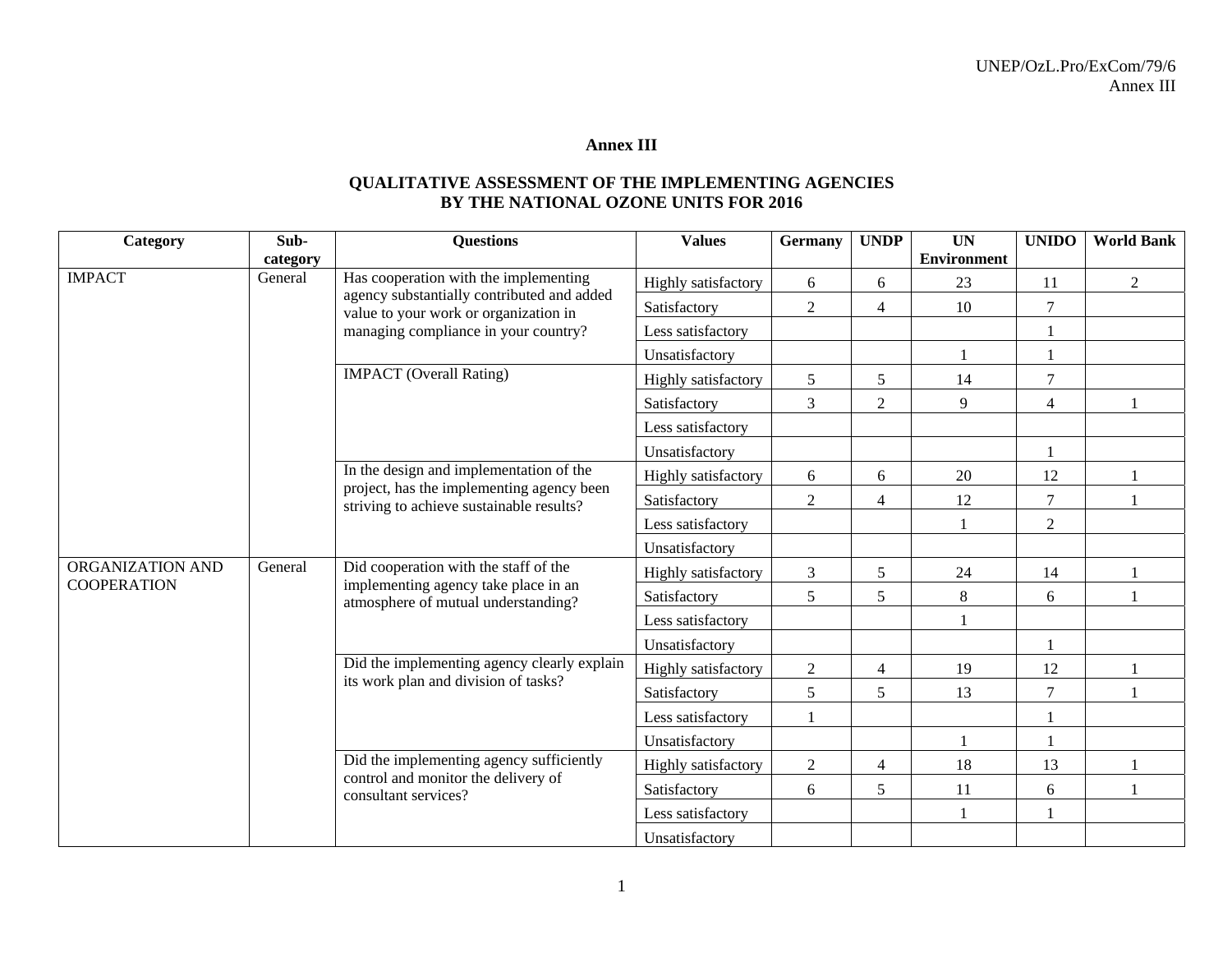| Did the responsible staff of the implementing                                                   | Highly satisfactory | $\mathfrak{Z}$ | 6                | 23             | 14             | $\mathbf{1}$   |
|-------------------------------------------------------------------------------------------------|---------------------|----------------|------------------|----------------|----------------|----------------|
| agency communicate sufficiently and help to<br>avoid misunderstanding?                          | Satisfactory        | 5              | 3                | 9              | 5              | $\mathbf{1}$   |
|                                                                                                 | Less satisfactory   |                |                  | $\overline{2}$ | 1              |                |
|                                                                                                 | Unsatisfactory      |                |                  |                | 1              |                |
| Has the use of funds been directed                                                              | Highly satisfactory |                | 5                | $22\,$         | 12             | $\mathbf{1}$   |
| effectively to reach the targets and was it<br>agreed between the national ozone unit and       | Satisfactory        | 6              | 5                | 10             | $\overline{7}$ | $\mathbf{1}$   |
| the implementing agency?                                                                        | Less satisfactory   |                |                  |                | 1              |                |
|                                                                                                 | Unsatisfactory      |                |                  |                |                |                |
| If there was a lead agency for a multi-agency                                                   | Highly satisfactory | $\mathbf{1}$   | $\overline{4}$   | 9              | 5              |                |
| project, did it coordinate the activities of the<br>other implementing agencies satisfactorily? | Satisfactory        | $\overline{2}$ | 3                | 7              | 5              |                |
|                                                                                                 | Less satisfactory   |                |                  |                |                |                |
|                                                                                                 | Unsatisfactory      |                |                  |                |                |                |
| ORGANIZATION AND COOPERATION                                                                    | Highly satisfactory | $\overline{2}$ | $\sqrt{2}$       | 8              | 5              |                |
| (Overall Rating)                                                                                | Satisfactory        | $\mathfrak{Z}$ | 3                | 5              | $\mathfrak{Z}$ |                |
|                                                                                                 | Less satisfactory   |                |                  |                |                |                |
|                                                                                                 | Unsatisfactory      |                |                  |                | $\mathbf{1}$   |                |
| Was active involvement of the national                                                          | Highly satisfactory | $\mathfrak{Z}$ | $\boldsymbol{7}$ | 22             | 12             | $\mathbf{1}$   |
| ozone unit ensured in project Development?                                                      | Satisfactory        | 5              | 3                | 9              | $\,8\,$        | $\mathbf{1}$   |
|                                                                                                 | Less satisfactory   |                |                  |                |                |                |
|                                                                                                 | Unsatisfactory      |                |                  |                |                |                |
| Was active involvement of the national                                                          | Highly satisfactory | $\mathfrak{Z}$ | $\tau$           | 23             | 12             | $\mathbf{1}$   |
| ozone unit ensured in project Identification?                                                   | Satisfactory        | 5              | 3                | 10             | $\tau$         | $\mathbf{1}$   |
|                                                                                                 | Less satisfactory   |                |                  |                | 1              |                |
|                                                                                                 | Unsatisfactory      |                |                  |                |                |                |
| Was active involvement of the national<br>ozone unit ensured in project                         | Highly satisfactory | $\mathfrak{Z}$ | $\boldsymbol{7}$ | 22             | 12             | $\mathbf{1}$   |
| Implementation?                                                                                 | Satisfactory        | 5              | 3                | 9              | 6              | $\mathbf{1}$   |
|                                                                                                 | Less satisfactory   |                |                  |                | $\overline{2}$ |                |
|                                                                                                 | Unsatisfactory      |                |                  |                |                |                |
| Were the required services of the                                                               | Highly satisfactory | 3              | 3                | 13             | 10             | $\overline{2}$ |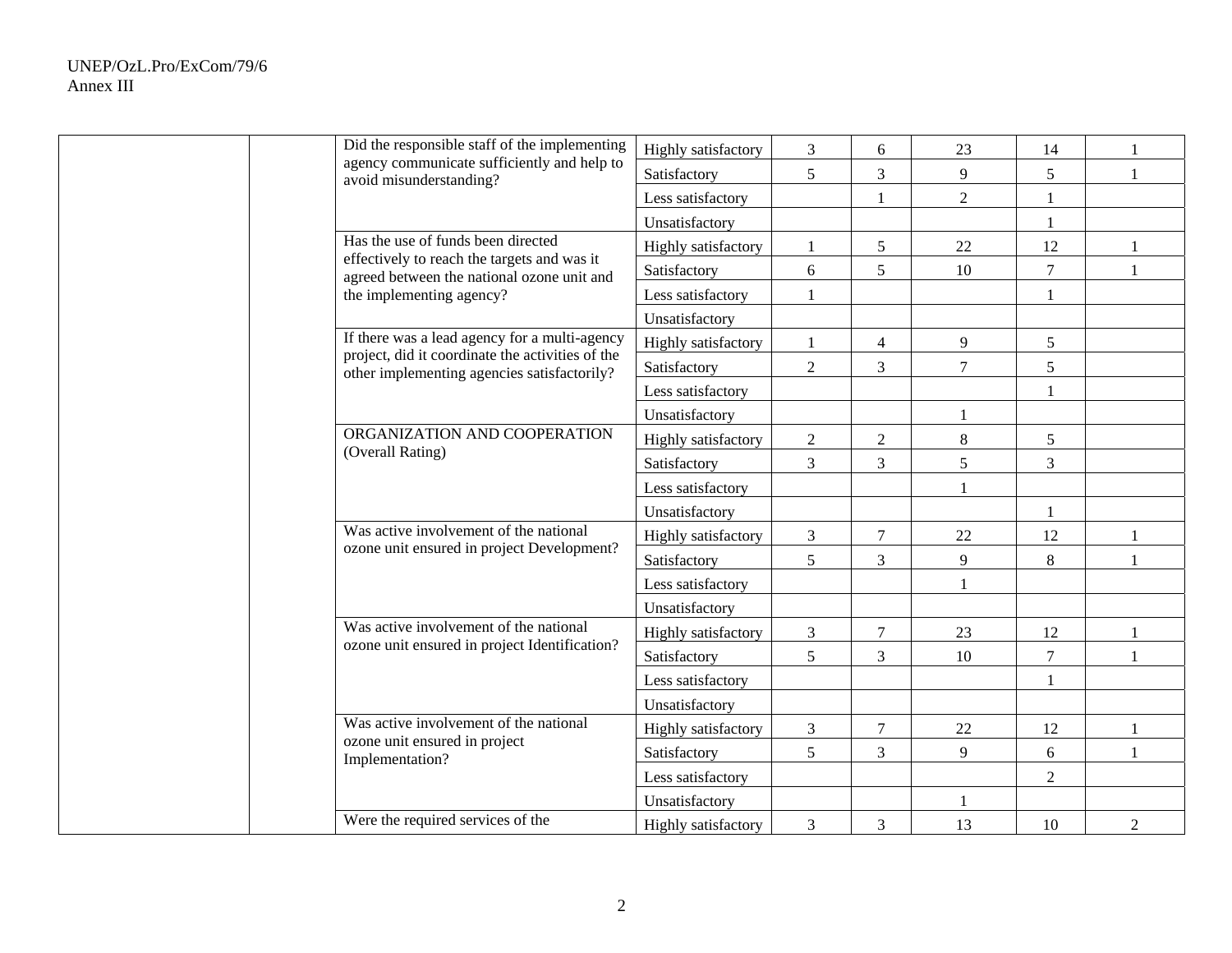|                     |         | implementing agency delivered in time?                                                                                                        | Satisfactory        | 5              | $\tau$         | 17 | $\overline{7}$ |                |
|---------------------|---------|-----------------------------------------------------------------------------------------------------------------------------------------------|---------------------|----------------|----------------|----|----------------|----------------|
|                     |         |                                                                                                                                               | Less satisfactory   |                |                | 3  | $\overline{4}$ |                |
|                     |         |                                                                                                                                               | Unsatisfactory      |                |                | 1  |                |                |
| <b>TECHNICAL</b>    | General | Did project partners receive sufficient                                                                                                       | Highly satisfactory | 5              | $\overline{4}$ | 14 | $\tau$         |                |
| ASSISTANCE/TRAINING |         | technical advice and/or assistance in their<br>decision-making on technology?                                                                 | Satisfactory        | 3              | 3              | 12 | 10             |                |
|                     |         |                                                                                                                                               | Less satisfactory   |                |                |    |                |                |
|                     |         |                                                                                                                                               | Unsatisfactory      |                |                |    |                |                |
|                     |         | Did the agency give sufficient consideration                                                                                                  | Highly satisfactory | 5 <sup>5</sup> | 3              | 18 | 9              |                |
|                     |         | to training aspects within funding limits?                                                                                                    | Satisfactory        | 3              | $\overline{4}$ | 12 | $8\,$          |                |
|                     |         |                                                                                                                                               | Less satisfactory   |                | $\mathbf{1}$   |    |                |                |
|                     |         |                                                                                                                                               | Unsatisfactory      |                |                |    |                |                |
|                     |         | Do you feel that you have received sufficient<br>support in building capacities for the national<br>implementation of the project (within the | Highly satisfactory | $\overline{4}$ | $\overline{4}$ | 15 | 9              | $\overline{2}$ |
|                     |         |                                                                                                                                               | Satisfactory        | $\overline{4}$ | 5              | 16 | $\overline{7}$ |                |
|                     |         | funding limitations)?                                                                                                                         | Less satisfactory   |                | 1              |    | $\overline{2}$ |                |
|                     |         | Has the acquisition of services and<br>equipment been successfully administered,<br>contracted and its delivery monitored?                    | Unsatisfactory      |                |                |    |                |                |
|                     |         |                                                                                                                                               | Highly satisfactory | 3              | 5              | 12 | 11             |                |
|                     |         |                                                                                                                                               | Satisfactory        | 5              | $\mathfrak{Z}$ | 12 | 5              |                |
|                     |         |                                                                                                                                               | Less satisfactory   |                |                |    | $\overline{2}$ |                |
|                     |         |                                                                                                                                               | Unsatisfactory      |                |                | 1  |                |                |
|                     |         | In case of need, was trouble-shooting by the                                                                                                  | Highly satisfactory | $\overline{2}$ | $\sqrt{5}$     | 16 | 9              | $\overline{2}$ |
|                     |         | agency quick and in direct response to your<br>needs?                                                                                         | Satisfactory        | $\overline{4}$ | $\overline{2}$ | 11 | $\mathfrak{Z}$ |                |
|                     |         |                                                                                                                                               | Less satisfactory   | $\mathbf{1}$   |                |    | $\sqrt{2}$     |                |
|                     |         |                                                                                                                                               | Unsatisfactory      |                |                |    |                |                |
|                     |         | TECHNICAL ASSISTANCE/TRAINING                                                                                                                 | Highly satisfactory | $\overline{4}$ | $\mathfrak{Z}$ | 11 | 5              |                |
|                     |         | (Overall Rating)                                                                                                                              | Satisfactory        | $\overline{2}$ | $\overline{4}$ | 9  | 6              | 1              |
|                     |         |                                                                                                                                               | Less satisfactory   |                |                |    |                |                |
|                     |         |                                                                                                                                               | Unsatisfactory      |                |                |    |                |                |
|                     |         | Was the selection and competence of                                                                                                           | Highly satisfactory | $\overline{c}$ | 5              | 14 | 10             |                |
|                     |         | consultants provided by the agency                                                                                                            | Satisfactory        | 6              | $\overline{4}$ | 15 | $\tau$         |                |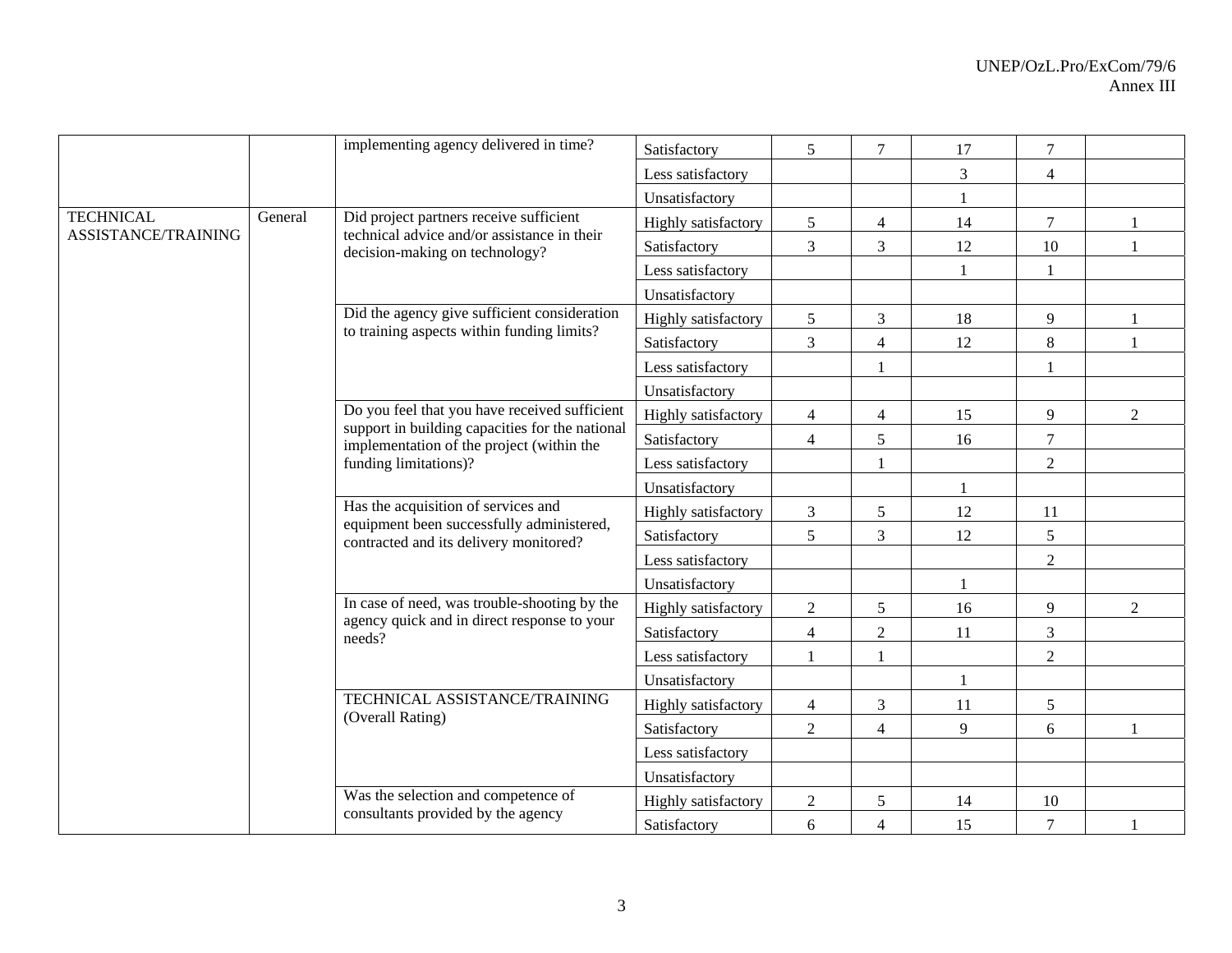|                    | satisfactory?                                                                             | Less satisfactory   |                |                |              | $\mathbf{1}$   |                |
|--------------------|-------------------------------------------------------------------------------------------|---------------------|----------------|----------------|--------------|----------------|----------------|
|                    |                                                                                           | Unsatisfactory      |                |                |              |                |                |
|                    | Were project partners and stakeholders                                                    | Highly satisfactory | $\sqrt{5}$     | 5              | 16           | 10             | 1              |
|                    | encouraged by the implementing agency to<br>participate positively in decision-making and | Satisfactory        | 3              | $\overline{4}$ | 13           | $\overline{7}$ | 1              |
|                    | design of activities?                                                                     | Less satisfactory   |                |                |              | $\mathbf{1}$   |                |
|                    |                                                                                           | Unsatisfactory      |                |                | 1            |                |                |
| Investment         | Has the agency been effective and met the                                                 | Highly satisfactory | $\overline{4}$ | $\overline{4}$ | 12           | 9              | $\overline{2}$ |
| projects           | expectations of stakeholders in providing<br>technical advice, training and               | Satisfactory        | $\overline{3}$ | $\overline{4}$ | 9            | 5              |                |
|                    | commissioning?                                                                            | Less satisfactory   |                |                |              | $\overline{2}$ |                |
|                    |                                                                                           | Unsatisfactory      |                |                |              |                |                |
|                    | Has the agency been responsive in                                                         | Highly satisfactory | $\mathfrak{Z}$ | 3              | 12           | 9              | $\overline{2}$ |
|                    | addressing any technical difficulties that may<br>have been encountered subsequent to the | Satisfactory        | $\overline{4}$ | $\overline{3}$ | 8            | $\overline{4}$ |                |
|                    | provision of non-ODS technology?                                                          | Less satisfactory   | $\mathbf{1}$   |                |              | $\sqrt{2}$     |                |
|                    |                                                                                           | Unsatisfactory      |                |                |              |                |                |
| National           | Has support for the distribution of equipment                                             | Highly satisfactory | $\overline{4}$ | 3              | 12           | 11             | 1              |
| phase-out<br>plans | been adequate?                                                                            | Satisfactory        | $\overline{2}$ | $\overline{4}$ | 5            | $\overline{4}$ |                |
|                    |                                                                                           | Less satisfactory   | $\overline{1}$ |                |              | $\overline{2}$ |                |
|                    |                                                                                           | Unsatisfactory      |                |                |              |                |                |
|                    | Has support to identify policy issues related                                             | Highly satisfactory | $\overline{4}$ | 3              | 19           | 11             | $\overline{2}$ |
|                    | to implementation been adequate?                                                          | Satisfactory        | $\overline{2}$ | $\overline{4}$ | $10\,$       | $\overline{3}$ |                |
|                    |                                                                                           | Less satisfactory   |                |                | 1            | $\sqrt{2}$     |                |
|                    |                                                                                           | Unsatisfactory      |                |                |              |                |                |
|                    | Has technical advice on equipment                                                         | Highly satisfactory | $\mathfrak{Z}$ | 5              | $12\,$       | 11             | $\overline{2}$ |
|                    | specifications been adequate?                                                             | Satisfactory        | $\overline{4}$ | $\overline{2}$ | $\tau$       | $\sqrt{5}$     |                |
|                    |                                                                                           | Less satisfactory   |                |                |              |                |                |
|                    |                                                                                           | Unsatisfactory      |                |                | $\mathbf{1}$ |                |                |
|                    | Has the technical advice or training that was                                             | Highly satisfactory | $\overline{4}$ | 4              | 20           | 11             | $\overline{2}$ |
|                    | provided been effective?                                                                  | Satisfactory        | $\mathfrak{Z}$ | 5              | 9            | $\overline{4}$ |                |
|                    |                                                                                           | Less satisfactory   |                |                |              |                |                |